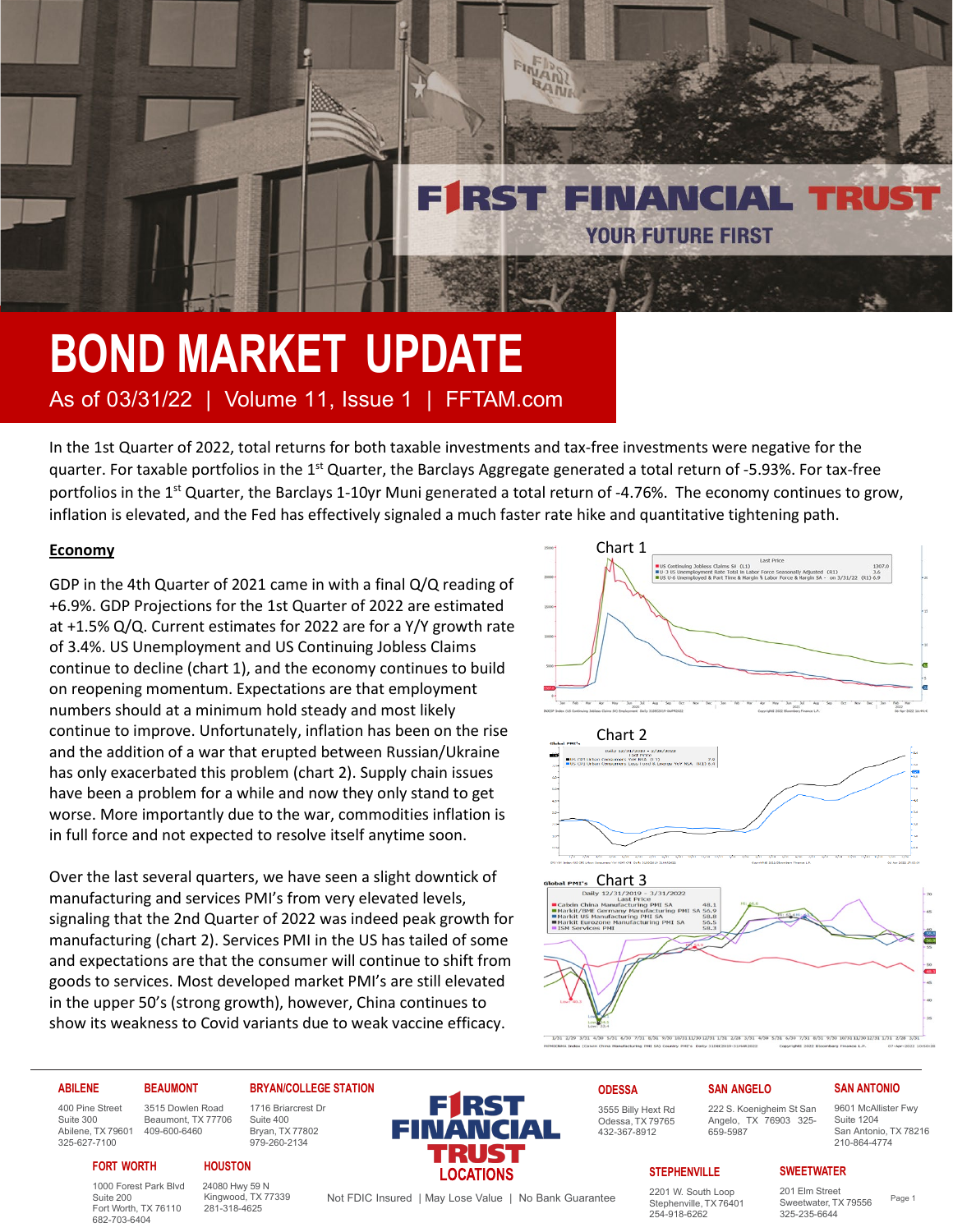## **BOND MARKET UPDATE**

As of 12/31/21 | Volume 10, Issue 4 | FFTAM.com

#### **Rates**

Year to date 2yr, 5yr, and 10yr U.S. risk free rates are up approximately 170bps, 140bps and 110bps, respectively (chart 4). This has created a flat UST yield curve, compressing the 10yr to 2yr UST spread from a high of 160bps early last year to currently at 17bps. Mortgage rates have also moved substantially higher, 30yr mortgage rates stared the year at 3.47% and currently sit at 5.06% (chart 5).

The Fed, at the March FOMC meeting, raised the cash rate 25bps to a target range of .25% to .50%. It is widely expected that the Fed will raise the target rate again at its May meeting, most like by 50bps. Just recently, minutes were released from the March meeting. In the minutes, the Fed laid out a blueprint for what Quantitative Tightening (QT) will look like. Per the minutes, QT will start in May with a ramp of 2-3 months until a total of \$95B/month of debt supply is being reintroduced into the system. The Fed's balance sheet currently stands at \$8.94T (chart 6). Per the Feds QT projections, the balance should be reduced to roughly \$6.5T by the end of 2024.

#### **Credit**

Credit risk underperformed versus risk free in the 1st Quarter of 2022. Spreads widened for both investment grade and high yield. Investment grade spreads widened by roughly 23bps and high yield spreads widened by roughly 42bps. Risk premiums where actually quite higher heading into the March Fed meeting, and since then, have tightened nicely as the Fed has communicated a more hawkish tone towards inflation (chart 7).

#### Chart 4





#### **ABILENE**

#### **BEAUMONT** 3515 Dowlen Road Beaumont, TX 77706

400 Pine Street Suite 300 Abilene, TX 79601 325-627-7100

#### **HOUSTON** 409-600-6460 **FORT WORTH**

1000 Forest Park Blvd Suite 200 Fort Worth, TX 76110 682-703-6404

24080 Hwy 59 N Kingwood, TX 77339 281-318-4625

**BRYAN/COLLEGE STATION** 1716 Briarcrest Dr Suite 400 Bryan, TX 77802 979-260-2134

**FIRST LOCATIONS** 

Not FDIC Insured | May Lose Value | No Bank Guarantee <br>Stephenville TX 76401 23 Superly 24556 Page 2

**ODESSA** 3555 Billy Hext Rd Odessa, TX 79765

432-367-8912

### **SAN ANGELO**

659-5987

222 S. Koenigheim St San Angelo, TX 76903 325- 9601 McAllister Fwy

**SWEETWATER**

#### **STEPHENVILLE**

2201 W. South Loop Stephenville, TX 76401 254-918-6262

Suite 1204 San Antonio, TX 78216 210-864-4774

**SAN ANTONIO**

## 201 Elm Street

Sweetwater, TX 79556 325-235-6644